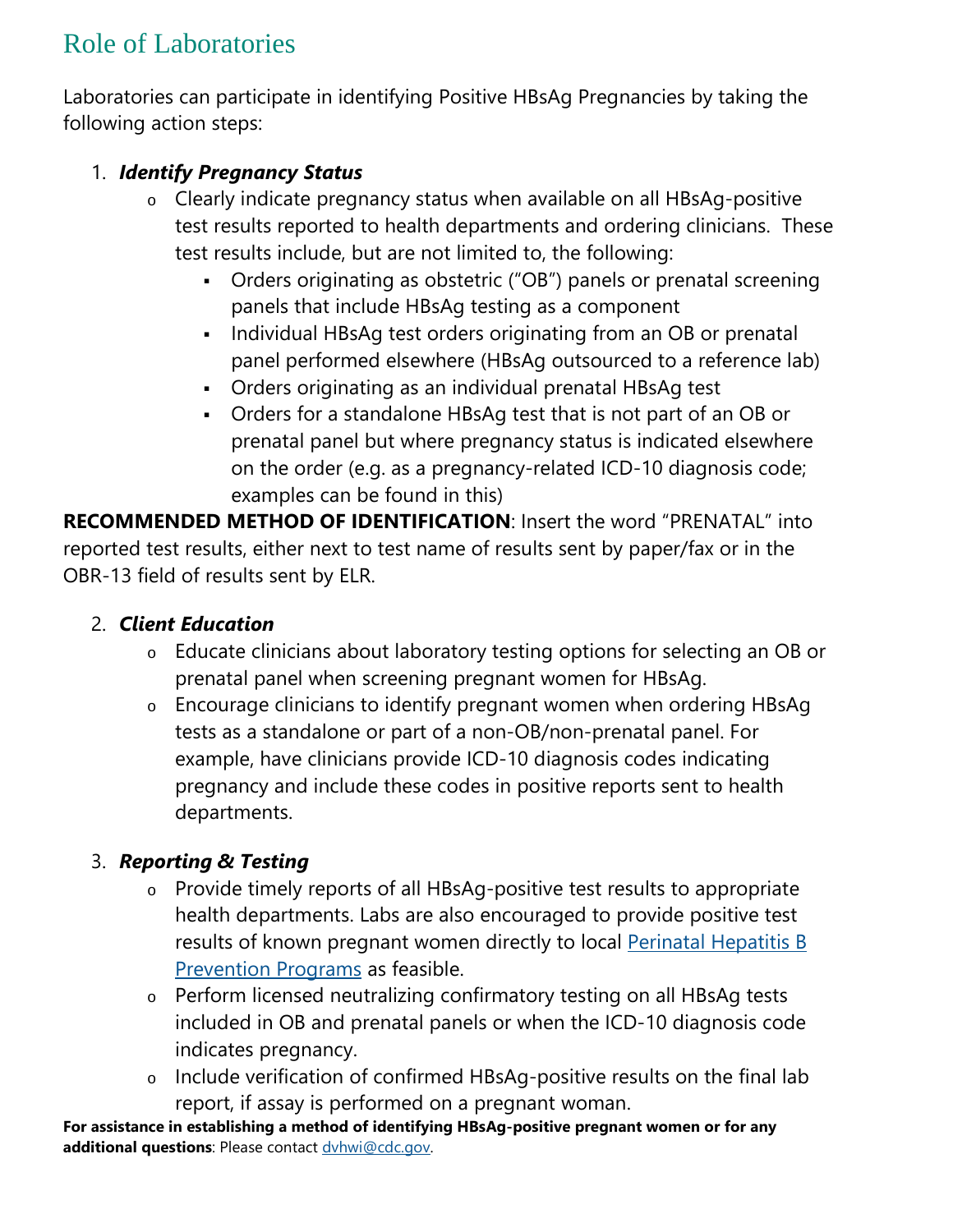#### **Louisiana -----Overview: What Laboratories Need to Know**

Laboratory-based reporting is the route by which hepatitis B surface antigen-positive (HBsAgpositive) cases are identified. Since 1988, Louisiana has required laboratories to report all HBsAg-positive test results to the ordering physician and within 24 hours to the local health department (LHD) in the parish where the patient resides. Since the implementation of the Louisiana Infectious Disease Surveillance System (IDRISS), laboratories are now able to electronically submit HBsAg-positive test results directly to the state health department.

The goal of the Perinatal Hepatitis B Prevention Program (PHBPP) is to ensure that all HBsAgpositive pregnant women are identified and their lab results are reported in a timely manner. To assist in achieving this goal:

1. Report all HBsAg-positive test results **(including repeat testing, even if the results have been previously reported)** within 24 hours to the State Health Infectious Disease or Perinatal Hepatitis B Program, by the following methods:

**A. Faxing** a copy of the HBsAg-positive result (Perinatal Hepatitis B Program – fax (504) 568-2660), or

**B. Mail** – Positive Hepatitis B Perinatal cases may be reported through the mail using the "Perinatal Hepatitis B Surveillance Form". Copy the form as needed. Complete and mail or fax to:

**Immunization Program – Perinatal Hepatitis B Program** Louisiana Office of Public Health PO Box 60630 New Orleans, La 70160 (504) 568-2600 (telephone) (504) 568-2660 (confidential fax)

**C. Phone -** Reports positive perinatal cases should be made by phone to the number above, or to your regional Immunization or Infectious Disease Program staff.

**D. Electronic** – Positive perinatal HBsAG (+) cases can be reported electronically through the Infectious Disease Reporting Information System (**IDRIS**), operated by the Infectious Disease Epidemiology Program. For information on setting up IDRIS reporting at your facility, contact:

**Andrew Smith, MPH** Infectious Disease Epidemiology Program (504) 568-8328 *[Andrew.Smith](mailto:Christine.romalewski@la.gov)@la.gov*

E. Required laboratory reporting of positive  $HBSAg (+)$  cases can be done electronically or by mail. For information on [Perinatal Hepatitis B Laboratory Surveillance](http://new.dhh.louisiana.gov/index.cfm/page/927) and assistance in setting up electronic reporting, contact: